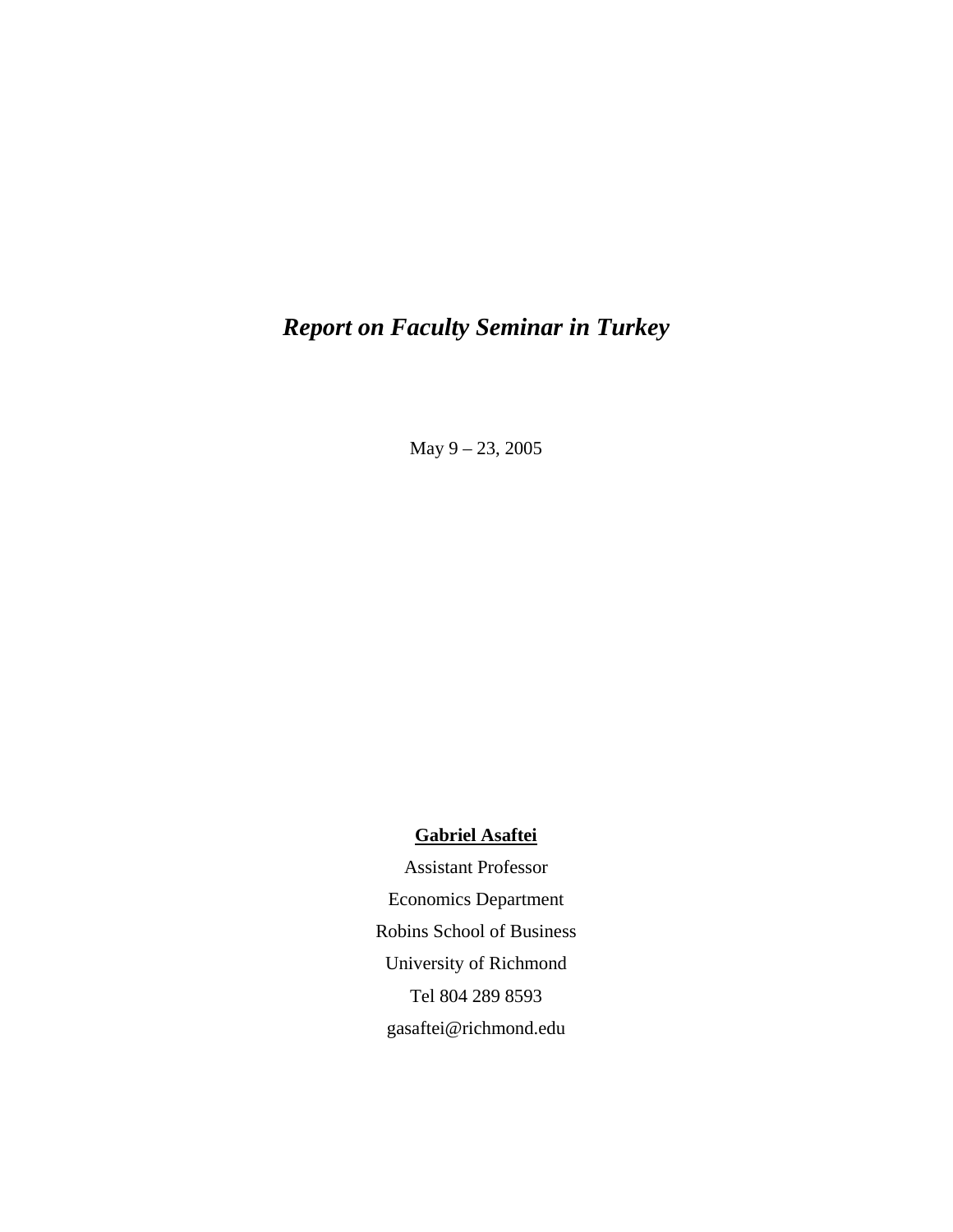I would like to start my report by expressing my enthusiasm about the faculty seminar. The opportunities provided by this program was one of the reasons that made me choose the University of Richmond over other offers. I had great expectations about the seminar and I am glad to report that this experience was above and beyond what I imagined. This program provides a unique experience for the teacher and scholar of Comparative Economic Systems. The possibility of learning by direct observation the specifics of a country that I am discussing in the classroom is invaluable. In this report I would like to share with you my personal experience during the seminar and convey a sample of the knowledge I accumulated in Turkey.

During the seminar I had the chance to speak with Turkish scholars in economics and related fields, to attend to an informative presentation at the Ministry of Defense and see places that could help me understand the development of Turkey and by induction of the Middle-Eastern region. My discussion with one of the faculty at the Sabanci University revealed a conference on the economic systems that I was not aware. This conference was co-organized by Sabanci University in Turkey two weeks after the seminar was over. Dr. Pinar Bilgin facilitated my attendance to this conference where I met some of the leading scholars in the field.

One of the questions of great interest to a teacher and scholar of Comparative Economic Systems is the cohabitation of the Western economic organization and socioeconomic values with the various traditional organization. Many scholars argue that globalization will lead to a convergence of economic and political systems toward a Western model, perhaps the Anglo-American system. Turkey provided a great case study for the assimilation and struggle among the Western influence, Islamic values and the traditional form of economy, such as the bazaar economy. I will explain my impressions on this topic into more details below.

At the same time, as a junior faculty at the end of my first year, this was a great chance to meet my colleagues from other departments. If you ask me how this interaction helped my professional development, I would answer to you by describing my wonderful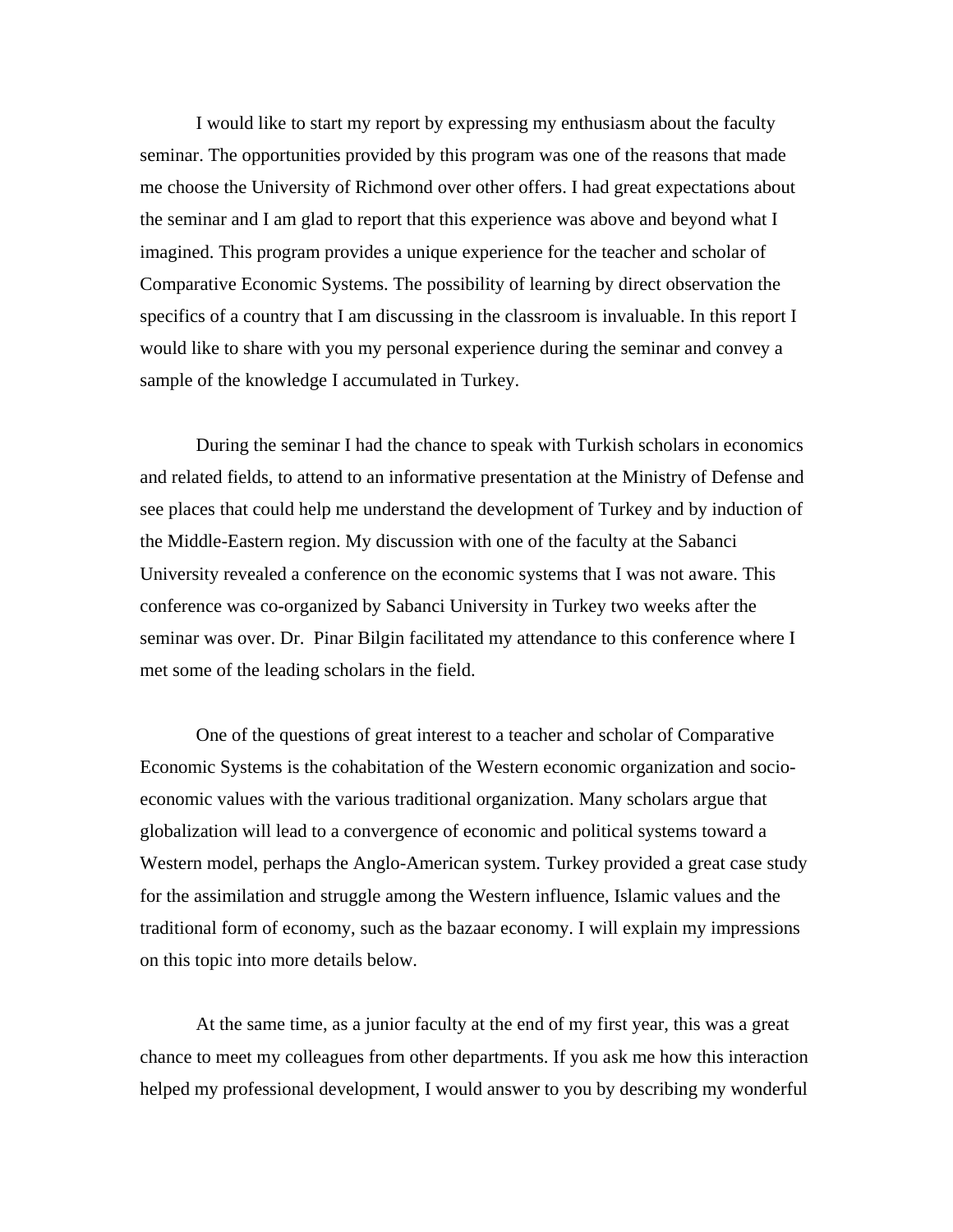experience. I had delightful discussions on the various causes of the decline of the British Empire with my colleague John Gordon. The perspective of a seasoned historian on this issue brought up some insights that did not occur to me even during the class discussions with my students. Sharing the same room with the director of the Writing Center was a lucky circumstance. I discussed with Joe Essid about the various ways in which the Writing Center can help my students improve their writing skills. During this seminar, I had the chance to observe and learn the acute investigative questioning of a journalist from my colleague Mike Spear. At the same time my experience was enriched by the perspectives of a philosopher and anthropologist over the development of economic and political systems. My discussions with Gary Saphiro enlarged my horizons by connecting the economic thinking advancements to the development of main ideologies throughout history. These few examples are just instances of the overall beneficial experience of interacting with and learning from my colleagues.

In the remaining section of the report I would like to present a few of my impressions on the Turkish economic system and the current economic performance of Turkey.

#### *The cohabitation of Western, Islamic and traditional economy in Turkey*

My interest in the differences among economic systems led me to investigate the ideology of Islamic economics and the degree to which features of Islamic economic principles are present in the economy of modern Turkey. The term Islamic economics was first introduced by the Pakistan social thinker Sayyid Abdul A'la Maududi in the late 1940s. It stands for the economic theory built on the teachings of the Koran and from the Islamic practice. The theory of Islamic economics has been practiced since Middle Ages throughout the Muslim world. Its values were spread out by the Islamic merchants throughout the world. Iran and Pakistan have even legislated that their economies should run based on principles of Islamic practice. In Egypt, Indonesia, Malaysia, Sudan and the Gulf Cooperation Council countries, features of Islamic economics coexist alongside with features of western and traditional economic system.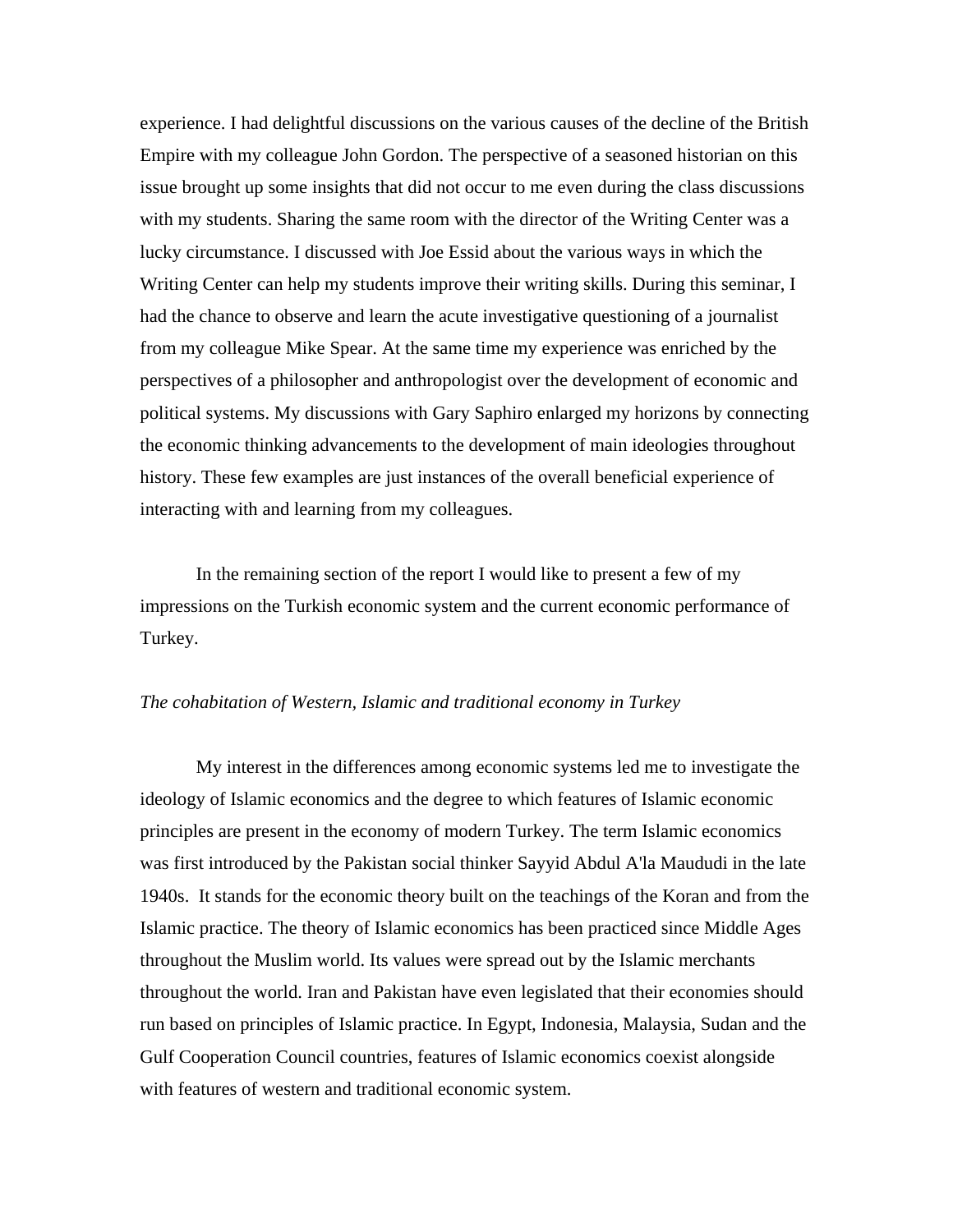I was pleased to learn that the faculty seminar organizers had scheduled a meeting with two non-governmental organizations (NGOs) that were promoting Islamic values. I seized the opportunity to inquire these gentlemen about how a perfect Islamic society and economy would look like. I was interested in learning the main socio-economic values of Islam. There are three basic undisputed principles of Islamic economics which are derived directly from the teachings of the Koran. They are the prohibition of interests, an income transfer system from the rich to the poor (the *zakat* system) and the use of Islamic moral norms in business conduct (so-called "green business"). My understanding of their discussions was that there is some disagreement on the definition of private property and the role of state.

The prohibition of interest comes from the belief that lending is a riskyless activity and it is immoral to earn money without risk taking. In this framework, profit is seen as legitimate since it is the payoff of the entrepreneur for risk taking. Lending can be allowed, however, in the form of financing with profit sharing as a reward. This can be justified on the grounds that the lender is actively involved in risk sharing. At first look there is an apparent contradiction between the rejection of interest and the so-called "rewards to the lender". The profit sharing seems to be the same as the interest in the Western economies. In my opinion the main distinction comes from the perception of the degree of risk associated with lending. In Islamic economics profit sharing is not the same as interest because the lender is exposed to downside risk to the same degree as the entrepreneur. In Western economics the lender can earn interest even in the case of a failed project in the form of the execution of collateral or in some cases of personal assets. This however, is not the case in all situations. In modern banking theory, a bank is seen as a firm specialized in information about the various business risks. This does not assume that banks are not exposed to the risk facing the entrepreneurs but that they can neutralize risk by hedging. Using the same reasoning, the concept of interest on deposits is replaced with the "profit sharing" on deposits.

In Turkey, Islamic banks coexist with Western-style banks. My research led me to believe that depositors earn the same interest rates on deposits in the two types of banks.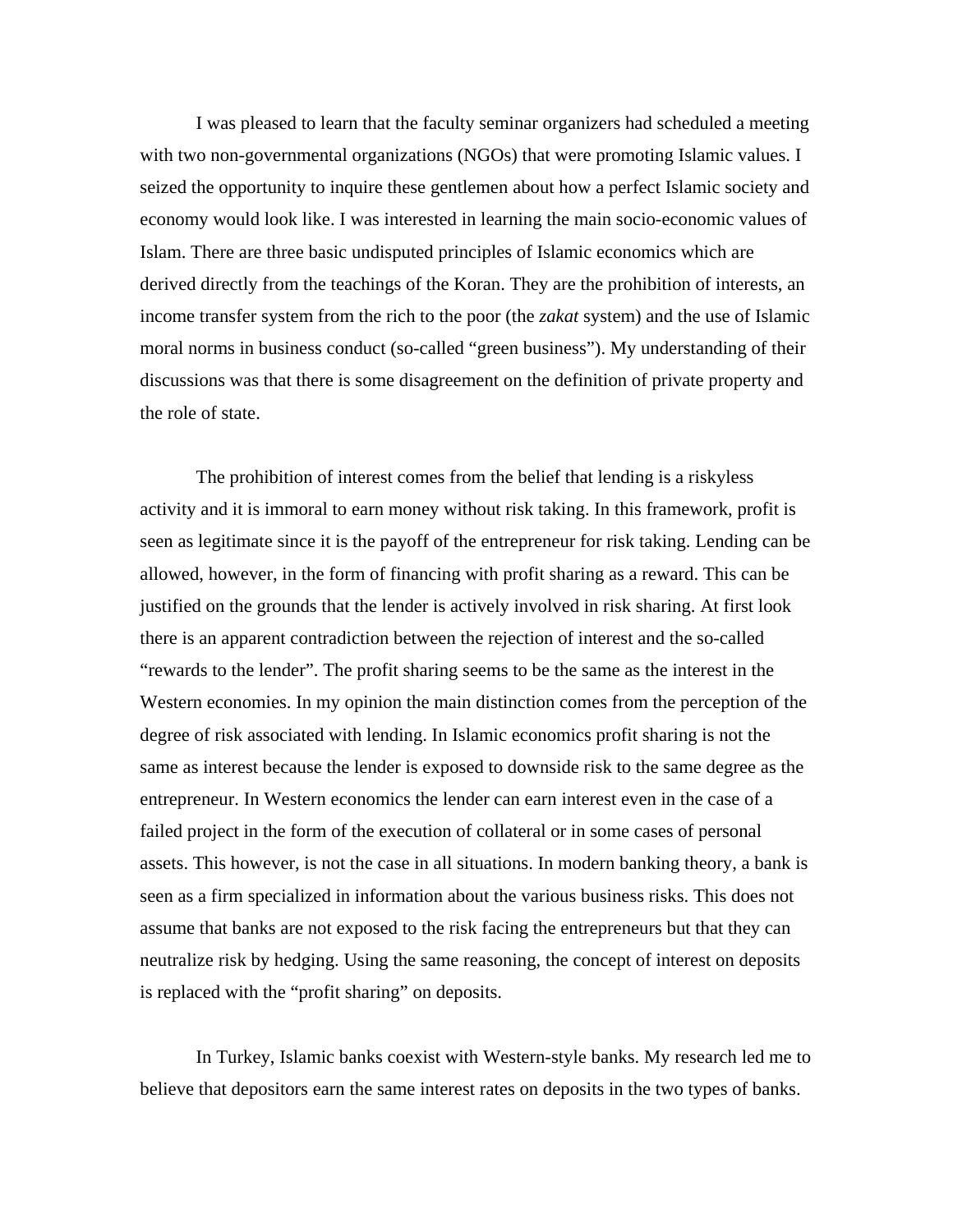Because of lack of data it was impossible to determine the revenues from loans in Turkey. However, I would dare to say that in practice, Islamic banking has proved to be flexible and has created financial instruments that allow profitable banking operations without calling the proceeds interest.

The second feature of the Islamic economics, the *zakat* system accumulates funds from wealthy donors or taxpayers in some countries to redistribute income to the poor. The *zakat* system applies both to businesses and individuals. Although this is not the main income redistribution system in Turkey, casual observation leads me to believe that this form of income redistribution is not as efficient as the welfare systems of Western Europe. This however, can be a result of the different levels of economic development. In other words, we cannot directly compare the sizes of the slices of economic pie of the two economic systems. When the economic pie is smaller, not only the slice will be smaller in absolute terms but it will be smaller in relative terms due to different priorities at that stage of development.

The third feature is the substitution of Islamic business ethics for capitalist business practices. Islam encourages profit making as a sign of successful entrepreneurship and creation of additional wealth. However, the speakers of the Islamic NGOs pointed out that the profits need to be "reasonable". In achieving this goal, businesses should charge fair prices, provide accurate information and not engage in fraud or deceit. My understanding is that the methodology of profit determination in Islamic economics is cost mark-up. Firms would add up a margin over the cost to determine the price. I asked the speakers what would be a "reasonable" profit rate or mark-up. The answer was ten percent, although this rate may be just a personal opinion of the speaker.

The second major ideological feature of the Turkish economy that caught my attention was the concept of "bazaar economy". My interest arose from a visit to the Grand Bazaar in Istanbul. Although we cannot label the Turkish economy as a bazaar economy, the coexistence of this form of exchange alongside with the traditional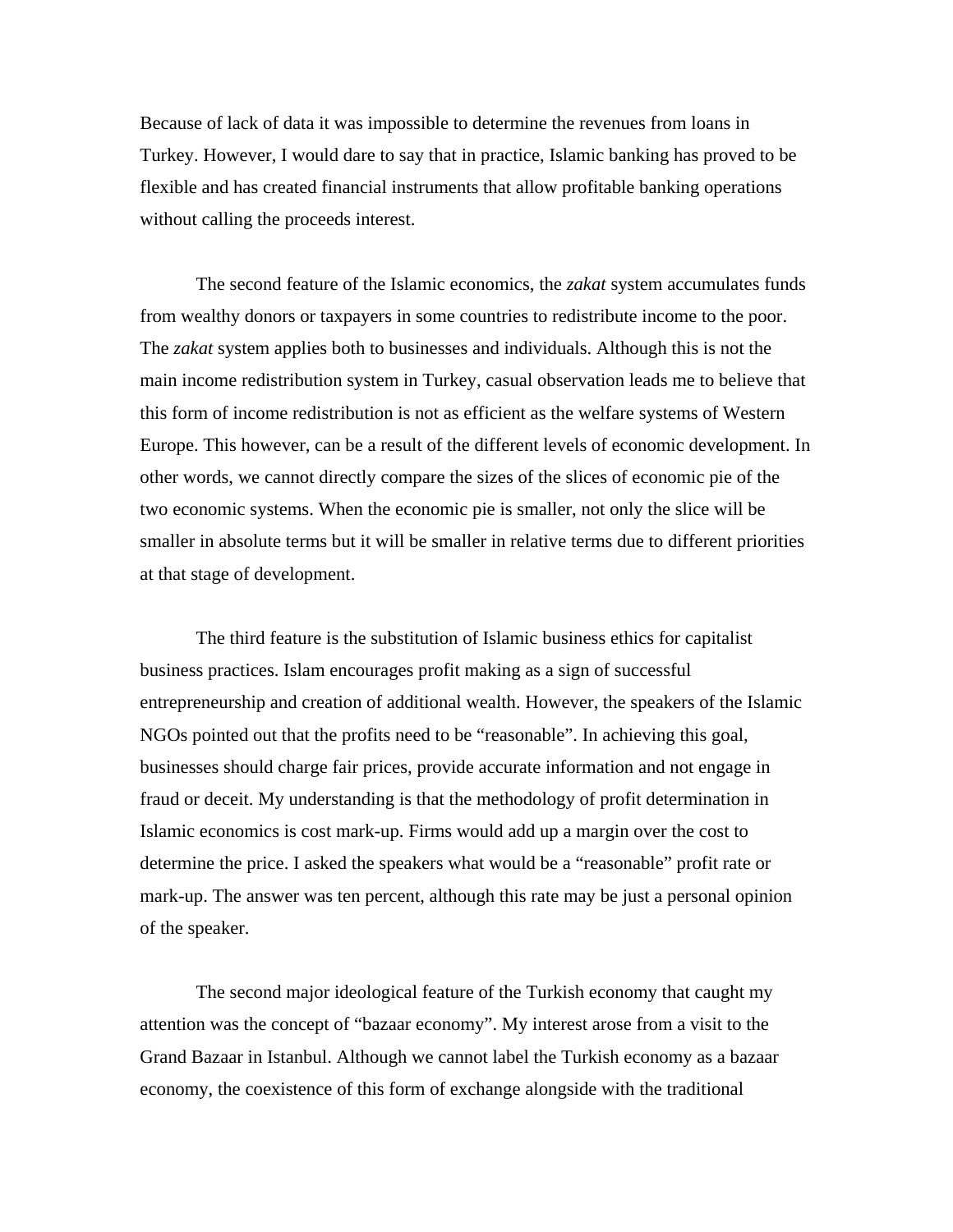Western-style stores and malls in Turkey raised some questions in my mind. Given that these stores sell seemingly identical products and face intense competition from many alike stores, how can they survive? How can they afford the high rent of a prime location such as the Grand Bazaar? Is it high margins on a few products sold? Is it the cultivation of a loyal clientele?

Before I start the analysis of the bazaar economy I would like to provide a short description of it. As you enter the Grand Bazaar you are approached by a store owner. The products seem identical but prices seem to be flexible and fluid. The merchants give the impression of experts on the product they sell and the sale becomes a personalized experience. Exchange skills are very elaborately developed, and are the primary determinant of who prospers in the bazaar and who does not. Trading involves a continual search for specific partners, not the mere offers of goods to the general public. In the absence of price quotations, the consumer can maximize his/her welfare only by being a shrewd negotiator. To summarize, the features of the "bazaar economy" are (1) high measurement costs to consumers since they are not specialized in determining the quality-price trade-off of the product, (2) continuous efforts at clientization and (3) intense bargaining at every margin. The store owner makes money by having better information than the buyer. In essence the name of the game is to raise the cost of information to the buyer so the consumer not knowing what the true ("fair") price is will receive satisfaction from the apparent bargain obtained as a result of the negotiation.

Although this form of exchange may give pleasure to a tourist interested in the cultural experience, I believe that it is an inefficient form of exchange. The information asymmetry between the buyer and seller raise the transaction cost of exchange and therefore limit the amount of goods exchanged. One would anticipate that these types of exchanges will become obsolete and disappear in time. A modern market economy would provide some organization (firms) that will standardize quality and prices to build a brand reputation. Another option would be the creation of organizations to insure against the risks of information asymmetry. The question is if Turkey provides the institutional framework to make these organizations economically viable. Is the enforcement of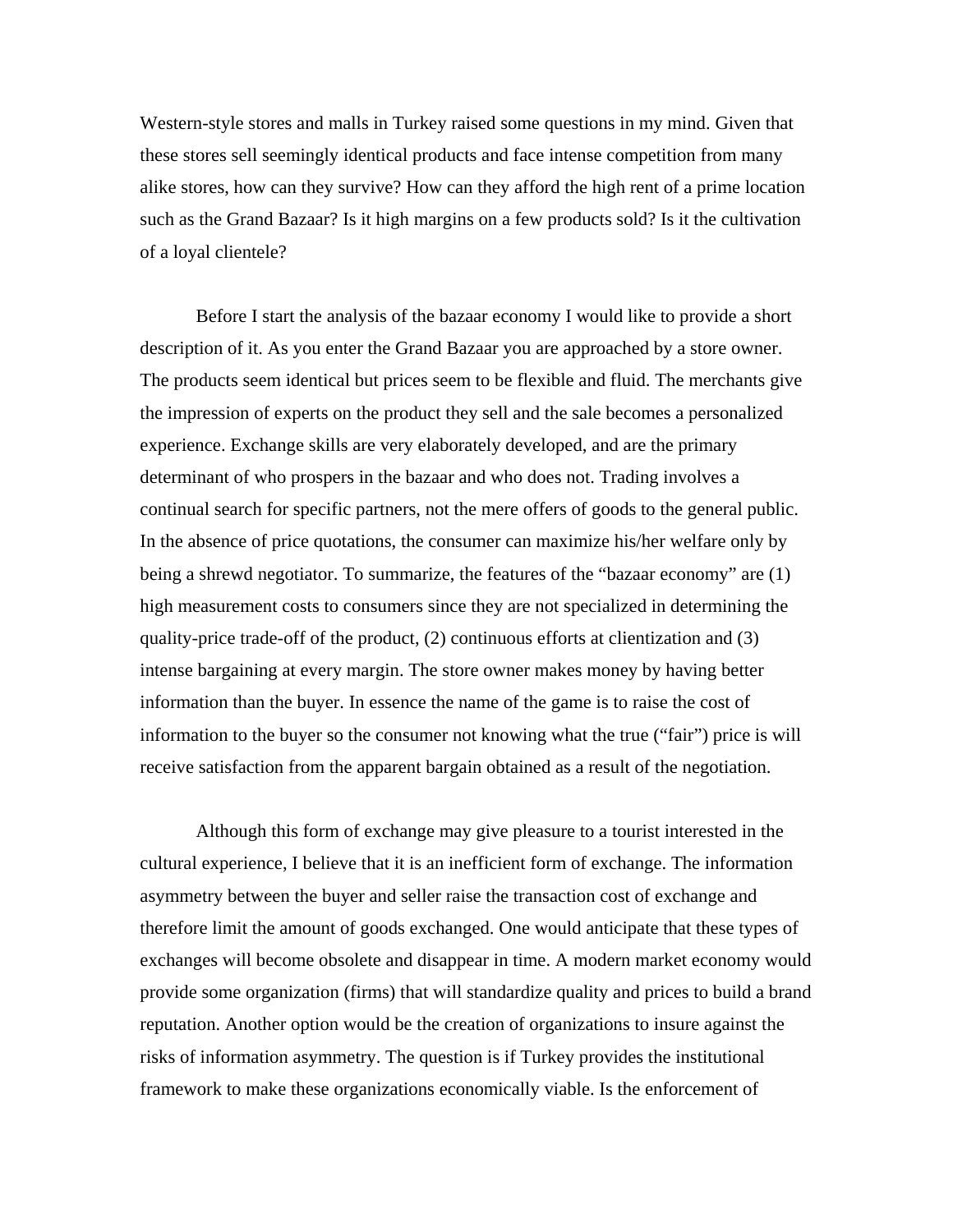contracts through the court system sufficiently strong to allow these types of organizations to arise and prosper? These are questions still open for research.

## *Recent economic performance of the Turkish economy<sup>1</sup>*

Turkey established an industrial base through state intervention and import protection in the post-war period. After the crises of the 1970s Turkey opted for an open economy. Liberalization of the domestic economy also began, but it remains mixed. Despite some privatization, infrastructure, utilities, many basic industries, some foodprocessing industries and about 30% of the banking sector are still owned by the state. Under pressure from the European Union, the International Monetary Fund and the World Bank, privatization and liberalization has begun or is imminent in most of these areas. Today, Turkey is at a crossroads. After hitting the most severe crisis of its recent history in 2000-2001, the economy bounced back and is now among the fastest growing economies in the OECD.

|                                           | <b>Turkey</b> |         |         | Germany | Greece | Russia | Egypt |        |
|-------------------------------------------|---------------|---------|---------|---------|--------|--------|-------|--------|
|                                           | 2000          | 2001    | 2002    | 2003    | 2003   | 2003   | 2003  | 2003   |
| GDP per head (\$ at PPP)                  | 6.668         | 6.220   | 6,713   | 7.050   | 27,060 | 18,730 | 8,350 | 3.710  |
| GDP (% real change pa)                    | 7.36          | $-7.5$  | 7.78    | 5       | $-0.1$ | 4.7    | 7.33  | 1.8    |
| Government consumption (%<br>of GDP)      | 14.08         | 14.24   | 14.03   | 12.8    | 19.7   | 15.6   | 16.89 | 11.49  |
| Budget balance (% of GDP)                 | 11.45         | $-19.6$ | 14.53   | $-10.4$ | -4     | $-1.5$ | 1.63  | $-6.2$ |
| Consumer prices (% change<br>$pa$ ; $av)$ | 54.92         | 54.4    | 44.96   | 25.3    | 1.07   | 3.6    | 13.63 | 4.3    |
| Public debt (% of GDP)                    | 51.19         | 99.88   | 86.33   | 74.4    | 63.9   | 101    | 34.8  | 101.81 |
| Labor costs per hour (USD)                | 1.55          | 1.22    | 1.44    | 1.81    | 30.86  | 11.23  | 1     | 0.55   |
| Recorded unemployment (%)                 | 6.6           | 8.53    | 10.35   | 10.65   | 10.5   | 7.9    | 8.47  | 9.9    |
| Current-account balance/GDP               | $-4.93$       | 2.33    | $-0.81$ | $-2.4$  | 1.7    | $-6.8$ | 9.02  | 5.1    |

| Turkish Economy for period 2000 - 2003. Comparisons with relevant countries. |  |
|------------------------------------------------------------------------------|--|
|------------------------------------------------------------------------------|--|

 $\overline{a}$ 

<sup>&</sup>lt;sup>1</sup> Sources: direct observation and data from The Economist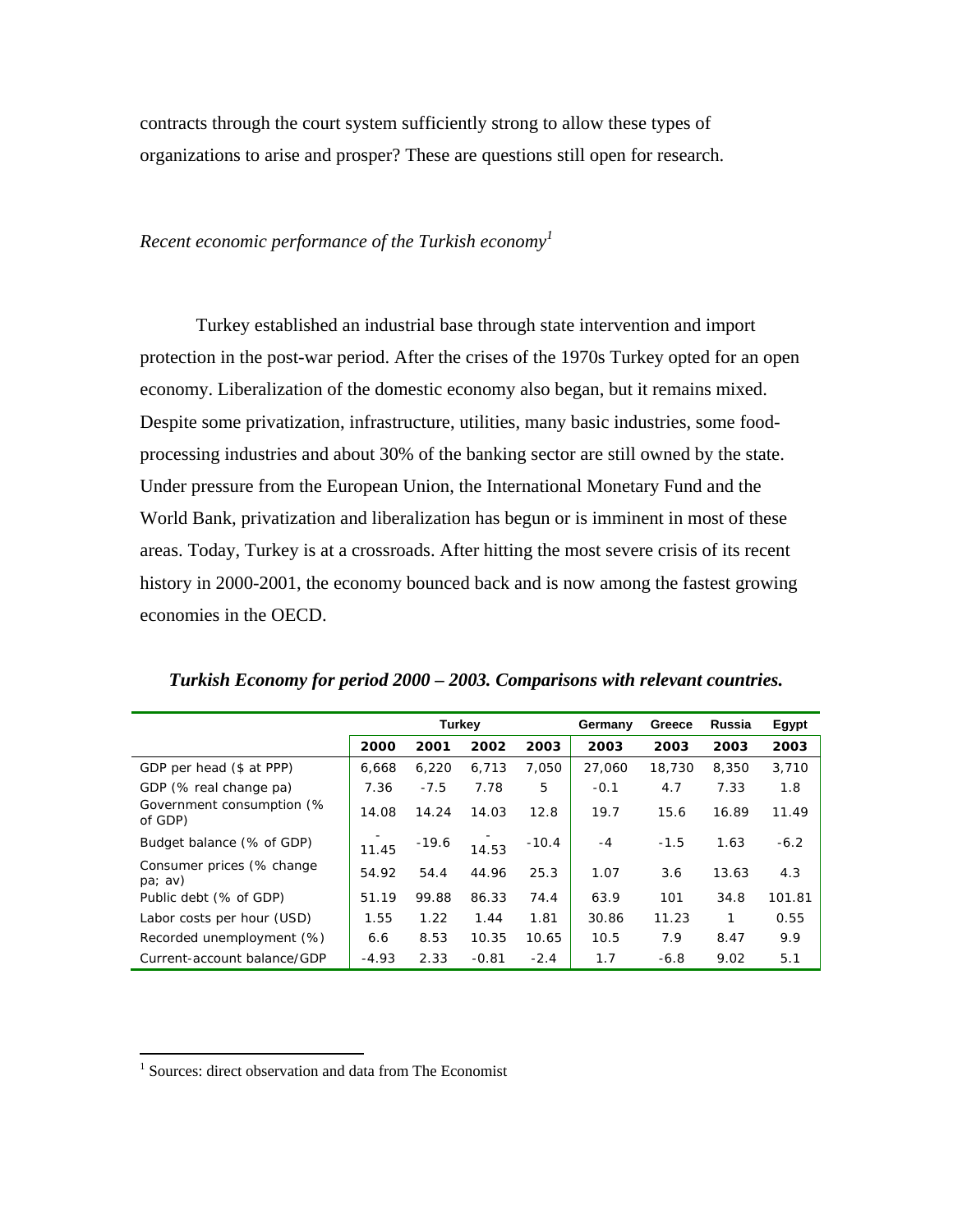

*Structure of the economy* - manufacturing & services are the major economic sectors:

- Industry accounts for about 25% of GDP and just under 20% of employment. Industry is dominated by the manufacturing industry; the private manufacture of consumer goods—led by textiles and clothing, motor vehicles and consumer electronics.
- Construction contributed 5-6% of GDP in 1995-2001, down from 6-8% of GDP in the late 1980s and early 1990s. In 2002 the share of construction in GDP fell further to just over 4%.
- The share of agriculture in GDP declined steadily since 1960s. In 2001 and 2002, agriculture contributed only 12% of GDP. It accounts for about 1/4 of male employment and 60% of female employment

#### **Four regions dominate industry and business**

- The Marmara region, including Istanbul, Izmit and Bursa, in north-west Turkey, accounts for about 1/3 of GDP.
- The regions centring on Izmir in the west, the Adana-Mersin-Iskenderun triangle in the south and the capital, Ankara, are also significant areas of industrial and other business development.
- Outside these areas there are few large private-sector operations. However, several cities within relatively easy reach of these areas (for example, Denizli, Konya, Kayseri and Gaziantep near the Syrian border) have attracted significant investment in sectors such as textiles, food-processing and furniture. The lecture we attended at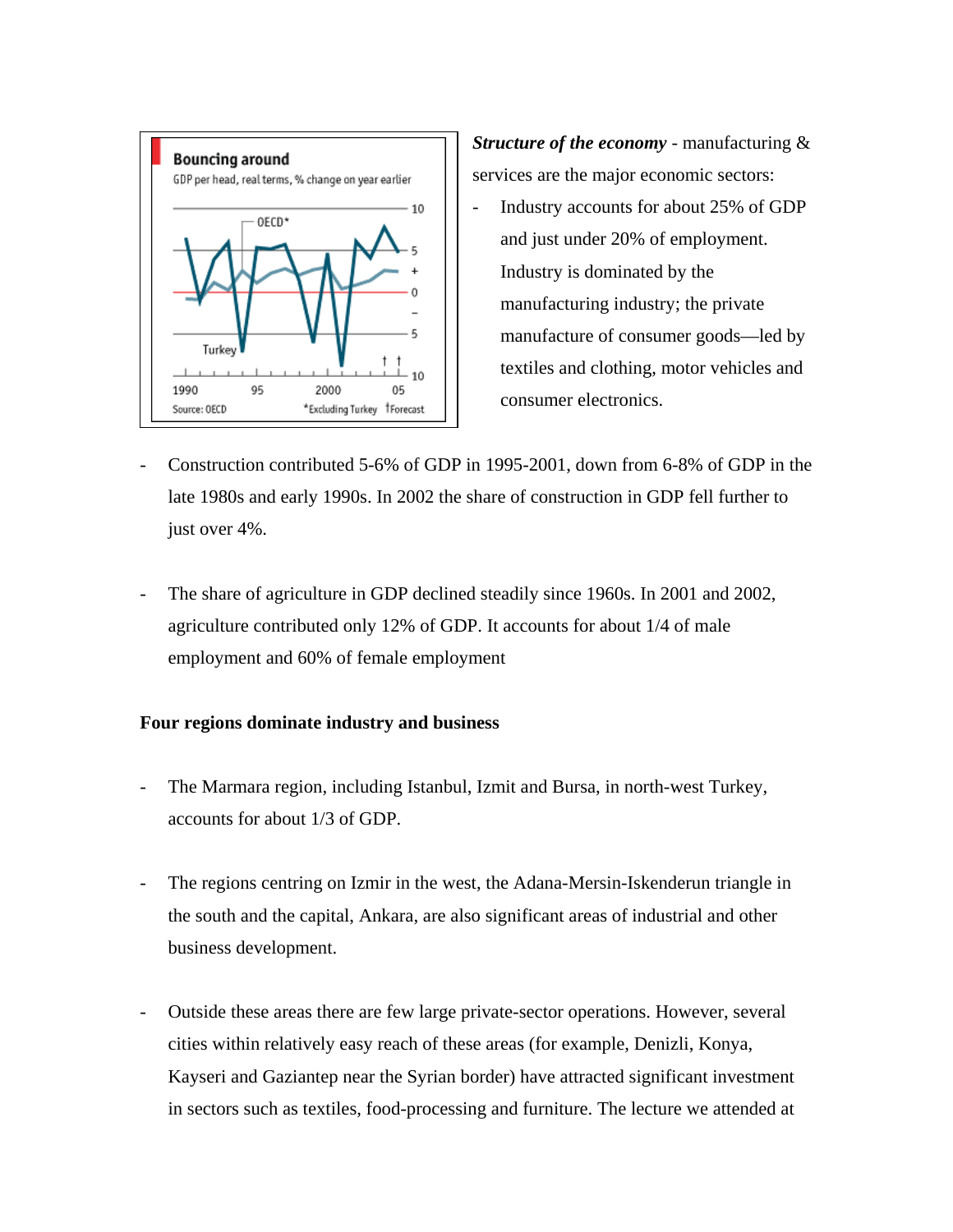the university in Denizli described the recent developments of the textile industry in the province of Denizli. The recent economic growth in the Denizli region was presented as the "economic miracle" of the region. However, considering that the growth of industrial production was coming mainly from the textile industry and the increasing competition from China, one can only wonder how sustainable such an "economic miracle" can be in the long run.

- The south and west enjoy the lion's share of income from both tourism and agriculture. Antalya, on the south coast, is the leading tourist destination.

| Foreign trade: |  |
|----------------|--|
|----------------|--|

| Major exports 2003   | % of total | Major imports 2003          | % of total |
|----------------------|------------|-----------------------------|------------|
| Clothing&textiles    | 30.4       | Machinery, appliances&parts | 22.8       |
| Road vehicles        | 11.2       | Petroleum products          | 16.6       |
| Electrical machinery | 7.4        | Iron&steel products         | 6.8        |
| Iron&steel           | 6.2        | Road vehicles               | 7.8        |
| Fruits&vegetables    | 3.9        | Plastics&products           | 4.7        |
| Leading markets 2003 | % of total | Leading suppliers 2003      | % of total |
| Germany              | 15.9       | Germany                     | 13.7       |
| US.                  | 8.0        | Italy                       | 7.9        |
| UK                   | 7.8        | Russia                      | 7.9        |
| Italy                | 6.8        | France                      | 6.0        |
| France               | 6.0        | US.                         | 5.0        |
| EU                   | 51.9       | EU                          | 45.8       |